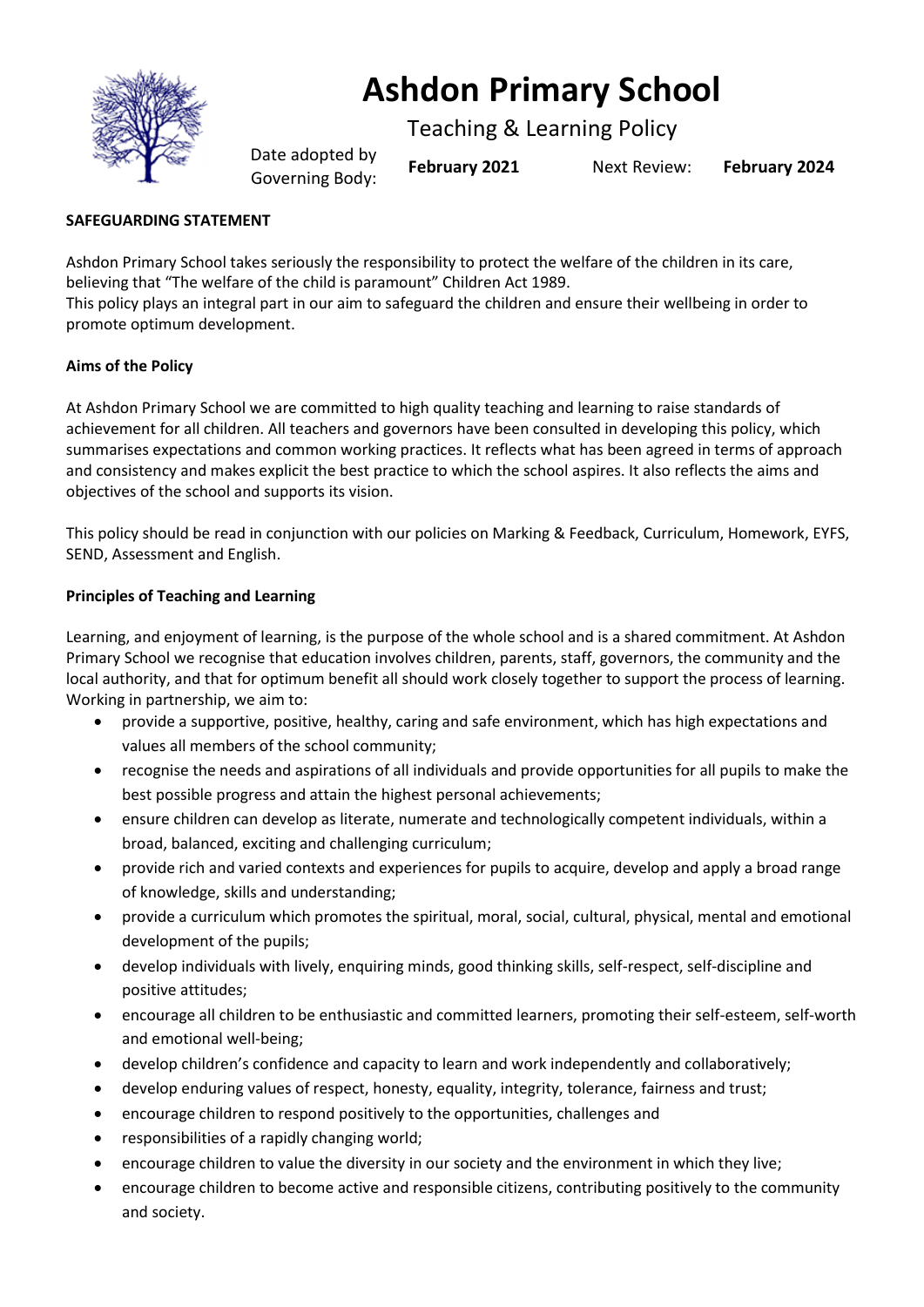## **Effective Learning**

Teachers at Ashdon feel that pupils learn best when:

- they are happy, healthy and alert receptive and positive
- they are interested and involved learning is relevant and stimulating
- the purpose of a task is understood they understand why they are doing it
- they feel secure in terms of environment, relationships and learning
- they feel valued teachers and other adults care about their development as learners
- they have opportunities to explore and take risks
- they are actively involved, making choices and taking responsibility in their learning
- they have an element of control and can work with independence
- they receive positive feedback and praise for achievements
- the learning environment is well-organised and resources are easily accessed
- tasks are differentiated, matched to the child
- learning is built on existing knowledge and experience
- they have opportunities to talk about their work, reflecting, discussing and sharing ideas
- the teacher is knowledgeable, enthusiastic and motivated
- they have clearly defined targets which they can successfully achieve e.g. appropriate time scale

#### **Roles and Responsibilities**

Learning and teaching is a shared responsibility and all members of the school community have an important part to play.

## *Staff*

Our staff will contribute to the children's development through:

- providing a calm and effective working environment, in which each child can produce his or her best work;
- providing a welcoming environment, in which courtesy, kindness and respect are fostered;
- providing positive role models;
- providing a fair and disciplined environment, in line with the school's behaviour policy;
- effective management of their professional time;
- developing links with all stakeholders and the wider community;
- valuing and celebrating pupils' success and achievements;
- reviewing personal and professional development in order to ensure a high level of professional expertise.

## *Pupils*

Pupils are encouraged to support the school's aims by:

- being organised, bringing necessary equipment, taking letters home promptly, etc;
- conducting themselves in an orderly manner in line with the expected behaviour policy;
- taking increased responsibility for their own learning.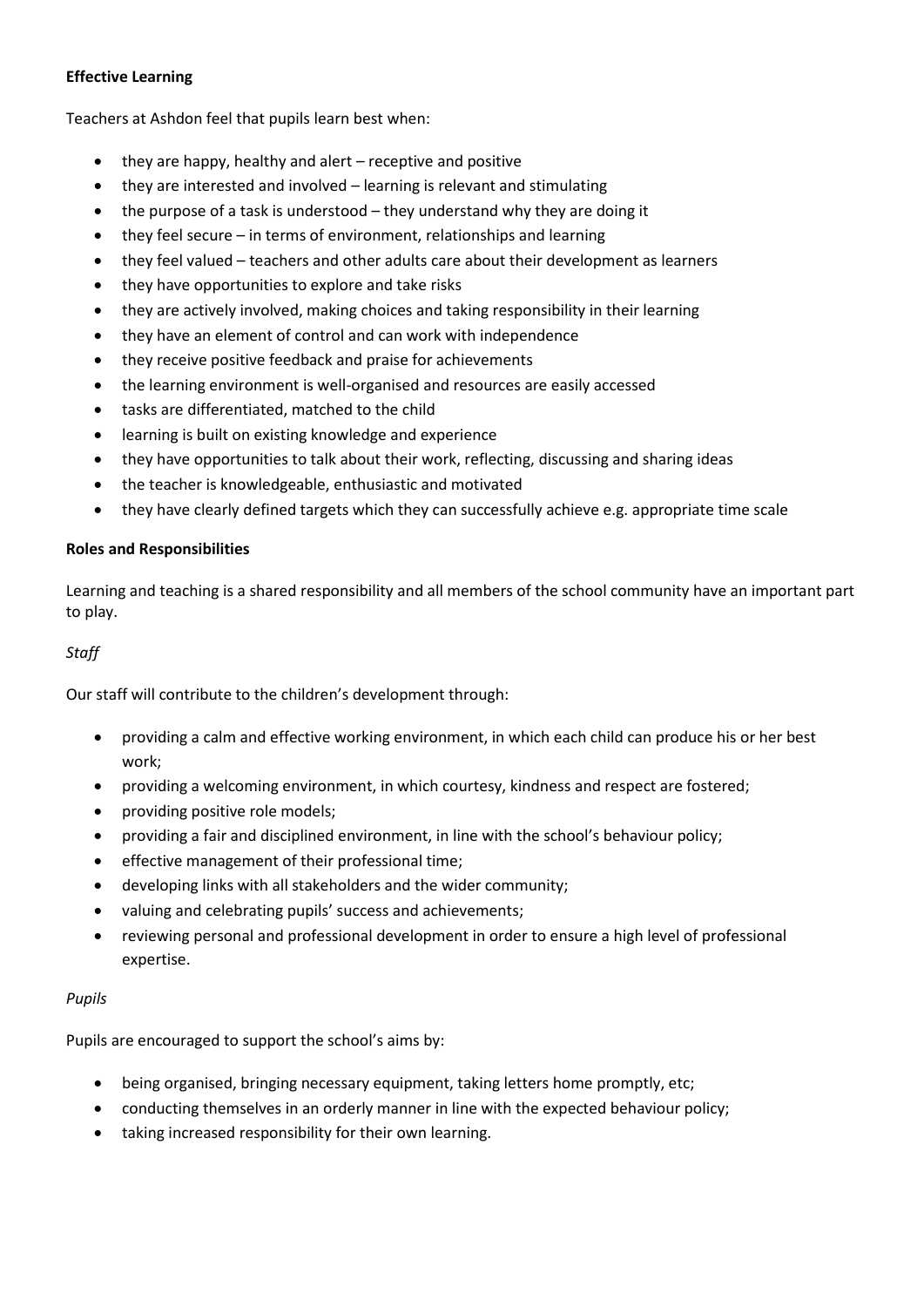## *Parents*

Parents are encouraged to support their child's learning by:

- ensuring that their child attends school regularly, punctually, well-rested and in good health;
- ensuring that their child arrives at school wearing the correct uniform and bringing necessary equipment;
- providing support for the discipline within the school and for the teacher's role;
- supporting the work of educational targets and becoming actively involved in the implementation of any support programme;
- participating in discussions concerning their child's progress and attainment;
- ensuring early contact with school to discuss matters which affect a child's happiness, progress and behaviour;
- support the school's homework policy and give due importance to any homework;
- ensuring that all contact addresses and telephone numbers are up to date and correct;
- allowing their child to become increasingly independent as they progress throughout the school;
- informing the school of reasons for their child's absence;
- actively supporting the Home-School Agreement.

## **Curriculum**

Please read our separate Curriculum Policy for further details on how we organise our curriculum coverage at our school.

## **Organisation**

The learning environment will be managed in such a way as to facilitate different styles of learning. Opportunities will be made for:

- whole class teaching;
- group work, organised according to appropriate criteria (i.e. ability, mixed ability, friendship, etc);
- one to one teaching;
- collaborative learning in pairs or groups;
- independent learning.

All areas of the learning environment will be planned for, including, where appropriate, the outside areas, in order to ensure opportunities for a range of practical activities, which will develop appropriate knowledge, skills and understanding.

## **Differentiation**

So that we always have the highest possible expectations of individual learners and so they can demonstrate what they can do, understand and achieve, teachers will differentiate the curriculum according to individual needs by:

- pace;
- content;
- task;
- relevance;
- resources;
- extension;
- autonomy;
- outcome;
- teacher/adult support.